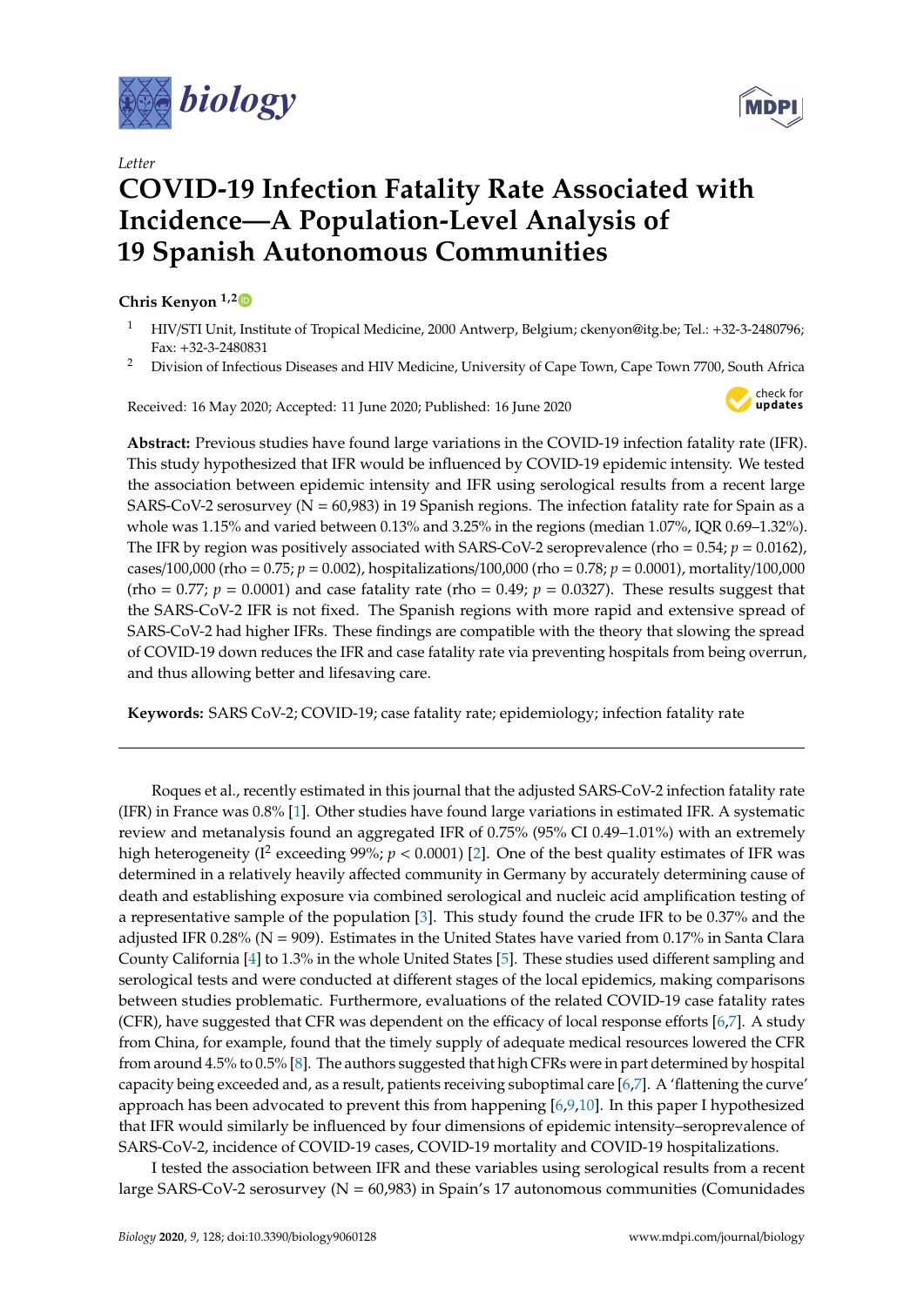Autonomas), and two autonomous cities of Spain (henceforth termed Spain's 19 regions) [\[11\]](#page-3-10). The survey was conducted between 27 April 2020 and 11 May 2020. 74.7% of those contacted agreed to participate in the survey. The data for COVID-19-related clinical cases, deaths and hospital admissions/100,000 per region were obtained from other Spanish Ministry of Health documents reporting data for the epidemic situation as of 13 May 2020 [\[12\]](#page-3-11). See online supplement for complete list of sources of information as well as the definitions of variables used. All the data sources are open-access and only aggregated ecological level data were used. As such, no ethical clearance was required. Of note, the Spanish epidemic was declining in all regions from late March, and by 4 April 2020 the effective reproductive number was below one in all regions (https://cnecovid.isciii.es/covid19/#declaraci%C3%B3n-agregada).

The IFR per region was calculated as the percent of individuals who died from COVID-19 as of 13 May 2020 divided by the percent of individuals seropositive for COVID-19 in the seroprevalence survey (conducted 27 April 2020 and 11 May 2020). Spearman's correlation was used to assess the association between regional IFR and CFR, seroprevalence of SARS-CoV-2, incidence of COVID-19 cases/100,000, COVID-19 mortality/100,000 and COVID-19 hospitalizations/100,000. A sensitivity analysis was conducted in which these correlations were repeated, controlling for the percent of the population aged 65 years or older. Linear regression was used for these analyses.

Complete data was available for all 19 regions. The infection fatality rate for Spain as a whole was  $1.15\%$ , and varied between  $0.13\%$  and  $3.25\%$  in the regions (median  $1.07\%$ , IQR  $0.69\text{--}1.32\%$ ; Figure 1; Table S1). T[he](#page-1-0)re was also considerable variation in the crude CFR (median 10.5% IQR 8.7–13.0%), the number of COVID-19 cases/100,000 (median 387, IQR 184–953 cases/100,000), COVID-19 mortality/100,000 (34.5, IQR 15.8–75.4) and the number of COVID-19 hospitalizations/100,000 (median 173*,* IQR 72–335/100*,*000).

<span id="page-1-0"></span>

**Figure 1.** Scatter plot of infection fatality rate versus case fatality rate (**a**), seroprevalence of SARS-CoV-2 CoV-2 (**b**), cumulative number of cases of COVID-19/100,000 (**c**), COVID-19 attributable (**b**), cumulative number of cases of COVID-19/100,000 (**c**), COVID-19 attributable mortality/100,000 (d) and COVID-19 attributable hospitalization/100,000 (e) in 19 Spanish regions (f) percent of the population 65 years or older.

The IFR was positively associated with seroprevalence (rho =  $0.54$ ;  $p = 0.0162$ ), cases/100,000 (rho = 0.75; *p* = 0.002), hospitalizations/100,000 (rho = 0.78; *p* = 0.0001), mortality/100,000 (rho = 0.77;  $p = 0.0001$  and CFR (rho = 0.49;  $p = 0.0327$ ; Figure [1\)](#page-1-0). The IFR was also positively associated with the percent aged 65 and older (rho =  $0.68; p = 0.0014$ ).

In the sensitivity analyses controlling for the percent of the population aged 65 or older, the IFR remained significantly associated with cases/100,000, hospitalizations/100,000 and mortality/100,000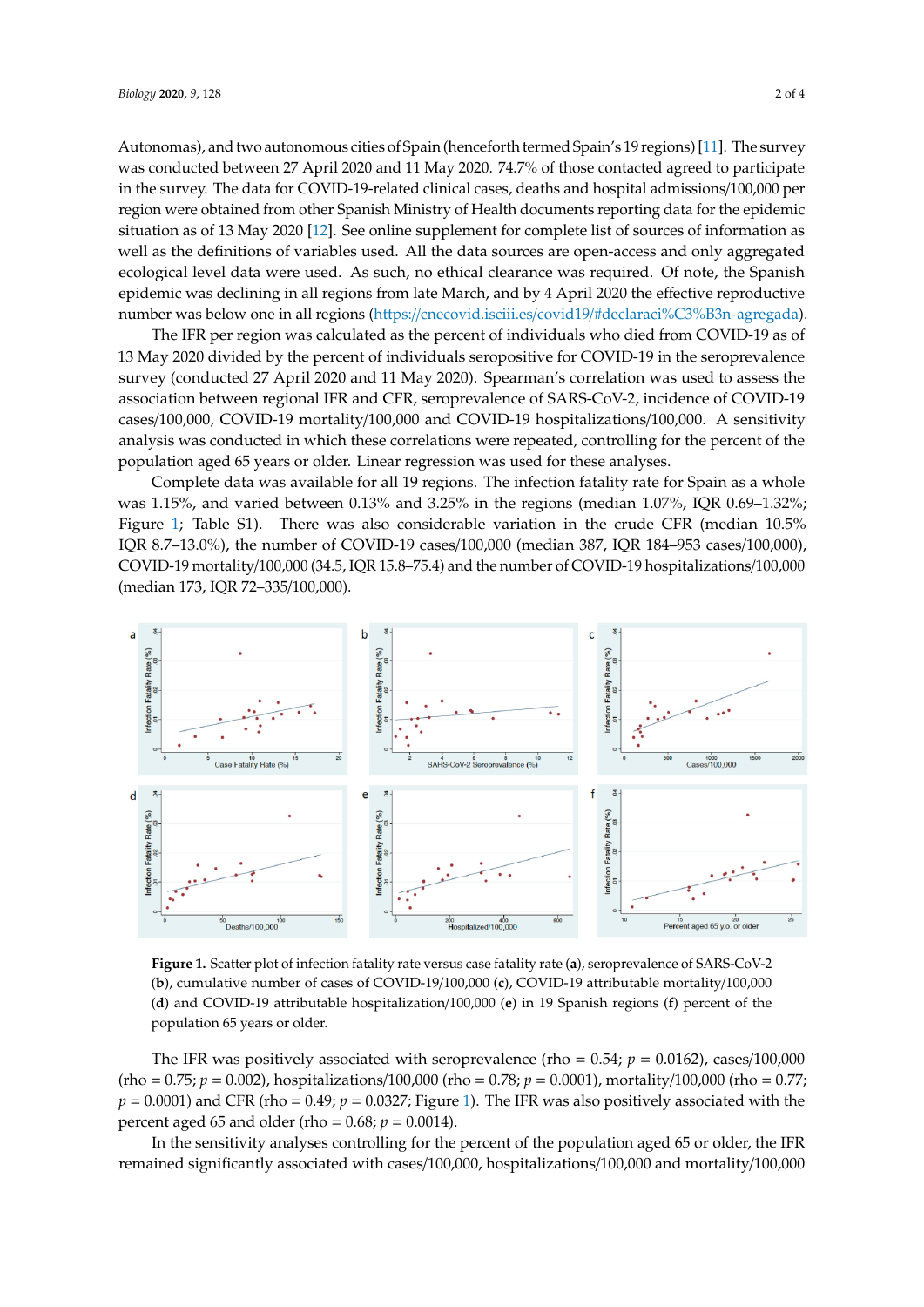(all  $p \le 0.05$ ; Table S2). In these multivariate analyses, the percent aged 65 or older was significantly positively associated with all five variables assessed (all  $p \le 0.05$ ; Table S2).

These results suggest that the SARS-CoV-2 IFR is not fixed. The Spanish regions with more rapid and extensive spread of SARS-CoV-2 had higher IFRs. These findings are compatible with the theory that slowing the spread of COVID-19 down reduces the IFR and CFR via preventing hospitals from being overrun and thus allowing better and lifesaving care [\[8\]](#page-3-7). These findings thus support the findings from other studies that flatten-the-curve strategies such as physical distancing, test-treat-isolate, and cocooning high-risk populations reduce not only the total number of cases and deaths but also the probability of deaths per infection [\[7](#page-3-6)[,13\]](#page-3-12). They thus provide further evidence that control strategies that aim for achieving herd immunity in the short-term are likely to result in excess mortality.

The percent of people of age 65 years or older was a positive predictor of IFR and independently associated with seroprevalence in the multivariate analyses. Although there are a number of explanations for these findings, they are parsimoniously explained by a high proportion of elderly being a predictor of incidence and mortality amongst those infected. The higher COVID-19 CFR/IFR amongst the elderly is well established [\[3,](#page-3-2)[13](#page-3-12)[,14\]](#page-3-13). Our results are consistent with the evidence that the incidence of COVID-19 is higher in elderly populations [\[15\]](#page-3-14). Since severe COVID-19 is characterized by high viral load in respiratory secretions, and this translates into increased infectiousness, vulnerable older populations confined to close spaces, such as elderly-care-type facilities, may have higher COVID-19 incidence [\[16\]](#page-3-15).

A strength of this analysis is that it is based on a large representative sample of the whole of Spain that experienced a heterogenous epidemic but used the same methodology to assess seroprevalence and cause of death throughout the country. As noted above, this was not possible with previous IFR studies which used different methodologies.

There are however a number of limitations to this analysis. This study only controlled for age structure [\[14\]](#page-3-13). It is possible that the regions with higher IFRs had a higher prevalence of comorbidities associated with severe COVID-19 [\[14\]](#page-3-13). The estimates of the IFR estimates could be biased downwards by underreporting COVID-19 deaths or a failure to account for the delay from diagnosis to death [\[13](#page-3-12)[,14\]](#page-3-13). The fact that we conducted our analyses using deaths from late in the epidemic should however help to minimize this bias. The number of COVID-19 deaths in two of the regions was small, which makes the mortality rate estimates from these regions susceptible to large fluctuations with small changes in the number who died (Table S1). Removing these two regions did not, however, substantively change the results (Table S3). A strong correlation between the IFR and CFR was found. The CFR could be considered to represent the upper bound of the IFR.

Despite these methodological weaknesses, this study provides further support for the concept that the IFR for SARS-CoV-2 is dependent on epidemic intensity and that interventions that slow the spread of SARS CoV-2 will reduce infection fatality rates.

**Supplementary Materials:** The following are available online at http://[www.mdpi.com](http://www.mdpi.com/2079-7737/9/6/128/s1)/2079-7737/9/6/128/s1, Table S1: Total number of COVID-19 attributed deaths (N Deaths), Infection fatality rate (IFR), case fatality rate (CFR), seroprevalence of SARS-CoV-2 (Sero-Prev), cumulative number of cases of COVID-19/100,000 (Cases), COVID-19 attributable mortality /100,000 (Mortality), COVID-19 attributable hospitalization/100,000 (Hospital) in 19 Spanish regions and percent 65 years old or older (Age 65), Table S2: Multiple linear regressions of associations between infection fatality rate and case fatality rate, mortality/100,000, cases/100,000, hospitalizations/100,000 and seroprevalence, controlling for percent of the population 65 years or older, Table S3: Sensitivity analysis of associations between infection fatality rate and case fatality rate, mortality/100,000, cases/100,000, hospitalizations/100,000 and seroprevalence excluding 2 regions/cities with total number of deaths under 100.

**Author Contributions:** C.K. conceptualized the study, was responsible for the acquisition, analysis and interpretation of data and wrote the analysis up as a manuscript. The author has read and agreed to the published version of the manuscript.

**Funding:** This research received no external funding.

**Conflicts of Interest:** The author declares no conflict of interest.